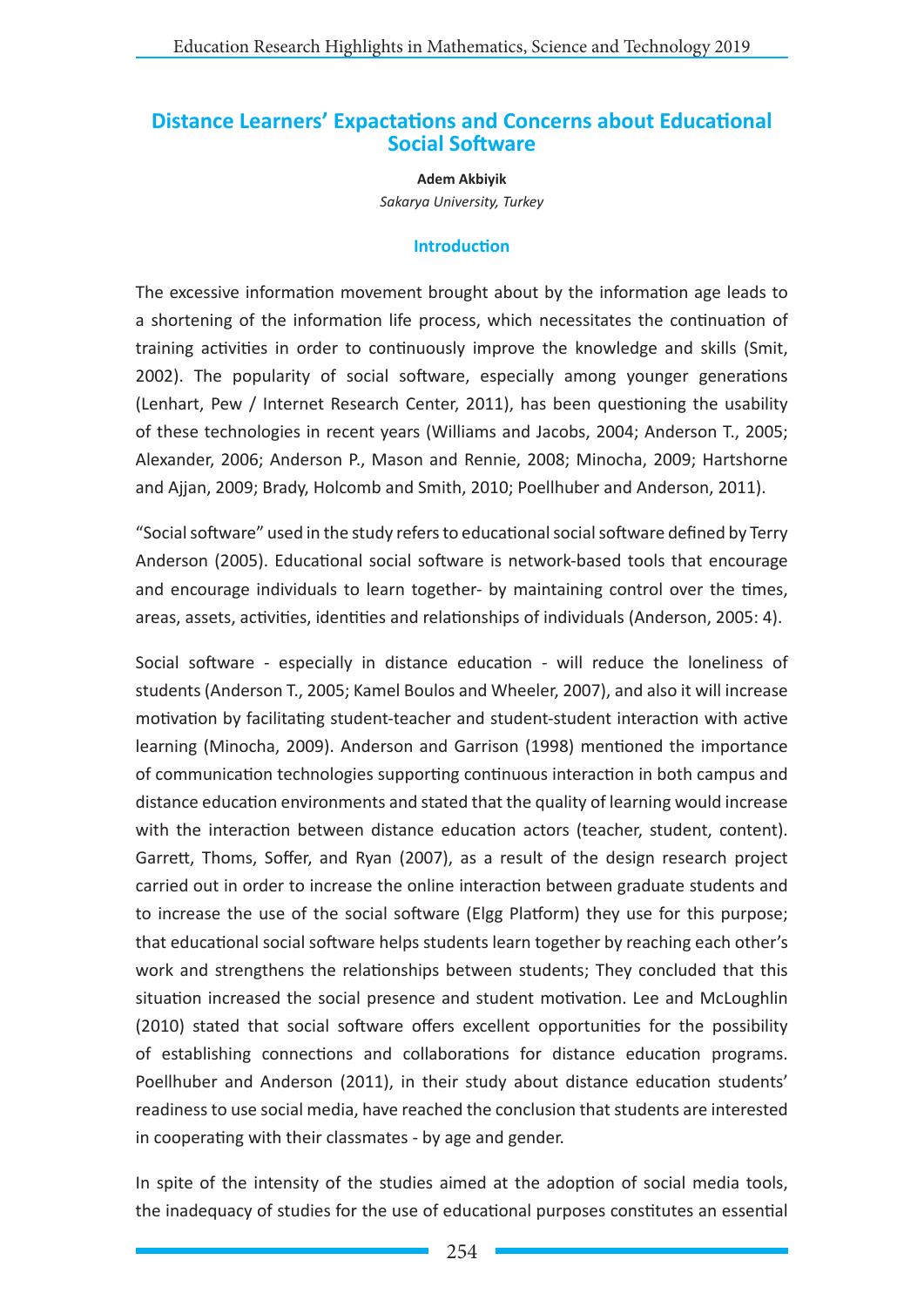gap in this area. In addition, the technology adopted models require the development of educational technology acceptance models due to the fact that they are generally market-oriented and the social aspects of the information system acceptance (Legris, Ingham and Collerette, 2003). At the point; In terms of the acceptance and continuity of the use of social software in distance education, students' expectations and concerns need to be defined.

This study examines concerns and expectations in the context of the adoption of educational social software, which is presumed to fill an important gap in distance education. At this point, it is thought that the study will contribute to the literature in the context of the theory. Theoretically, the study aims to fill the gap in a specific area such as the use of social media in distance education by defining the expectations and concerns of distance education students for the acceptance of the use of educational communication technologies. The findings in this study were obtained from two openended questions directed to 574 distance education students studying at the University of Athabasca in Canada and were reported in this study under the groups of concerns and expectations.

## **Distance Education**

Distance education is all educational processes in which all or most of the learning is realized by means of electronic or print, artificial means, allowing for the difference of space and / or time between the student and the teacher (UNESCO, 2002). Distance learning differs from other educational settings and formats due to some basic qualities. Keegan (1986), which is generally accepted in the literature and also referred to by other definitions, list the characteristics that distinguish distance education from other education as follows:

- 1) the so-called continuous separation of the teacher and the student during the learning period (this distinguishes distance education from traditional education),
- 2) the impact of an educational institution on the preparation of both planning and learning materials and the provision of student support services (which distinguishes distance education from private study and self-study programs),
- 3) to utilize technical environments (print, sound, video or computer) to bring together the teacher, the student and the content of the course,
- 4) to provide a two-way communication environment which the student can use or even start (This situation separates distance education from the use of technology in other education),
- 5) the pseudo-continuous absence of learning groups during the learning period -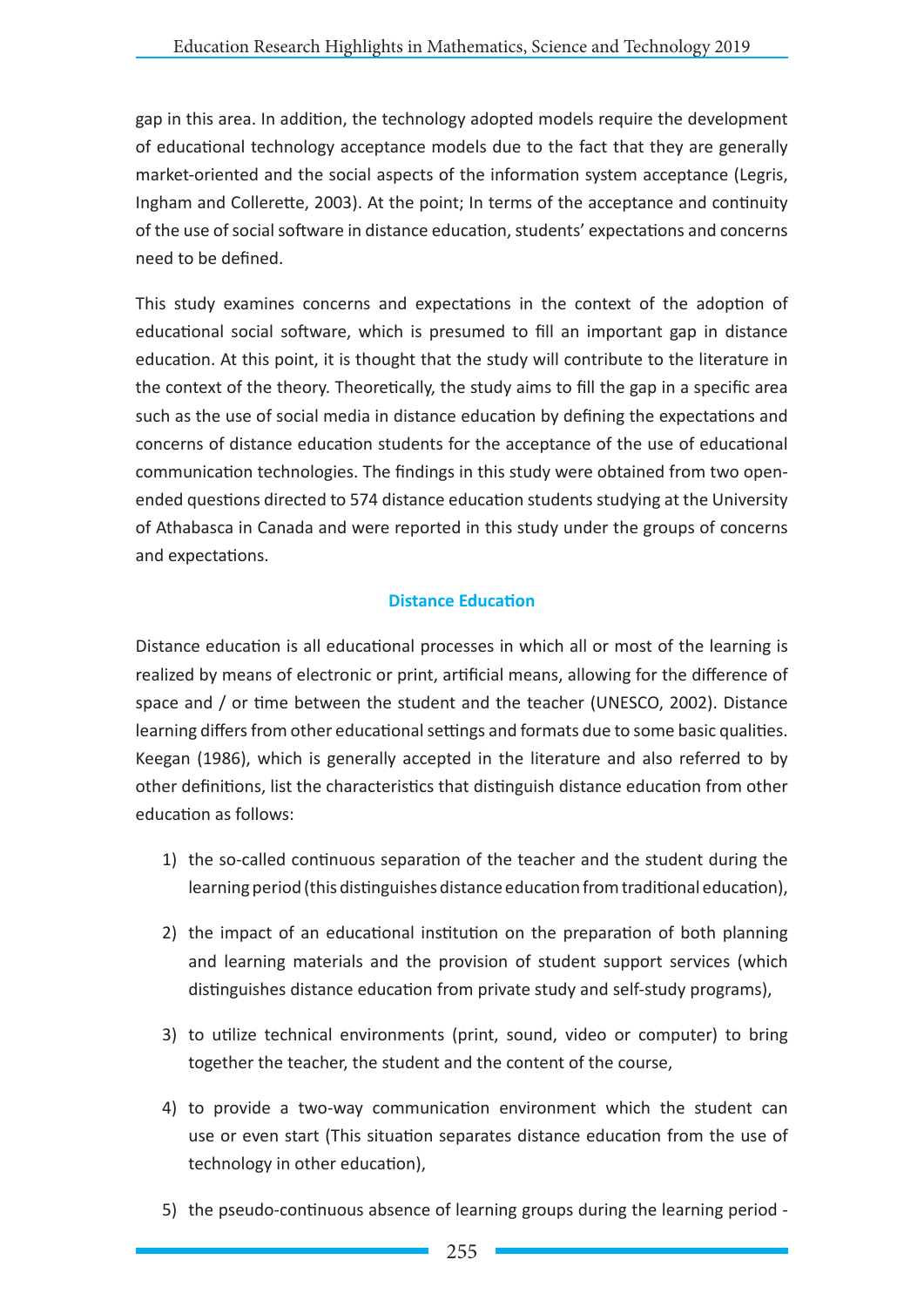with the possibility of rarely meeting educational and social purposes - so people are considered not at the level of individuals, but at the level of individuals (This article is criticized for not taking into account the many practices (video conferencing technologies, etc.) carried out on a group basis. (Garrison and Shale, 1987; Verduin and Clark, 1991).

Media, which is the tool of interaction between teacher, student, and content in distance education activities, has shown changes in parallel with technological developments up to now and has been the main factor in the development process of distance education. Today, distance education is mainly carried out via internet based systems. Online learning is a branch of distance education, computer-based learning, Internetbased learning, virtual classrooms and digital collaborations, such as a wide range of technological applications and learning processes (Urdan and Weggen, 2000).

# **Online Learning**

The development and diffusion of the Internet provide the possibility of eliminating the dependence of time and space on the communication of information transmitted to the electronic environment by digitizing. In the 90s, computer and communication technologies, which are used as educational tools (multimedia tools), are seen as the environments where all the elements of education are provided with the opportunities offered by the internet (Odabaş, 2004). These systems, called online learning, provide students with: Internet-based educational environments that allow access to course materials, classmates, and faculty via online communication tools (Bonk and Reynolds, 1997).

## **Hybrid Education**

Although the hybrid teaching approach covers many different applications, it is generally defined as the combination of face-to-face learning and online resources (Mason and Rennie, 2008). The hybrid teaching approach offers students more interaction with their classmates and faculty members in online or offline types (Allen and Seaman, 2003).

The assumption underlying hybrid teaching is the advantages of using online methods as well as the nature of face-to-face interaction (Clark and James, 2005). At this point, they try to create the most appropriate learning environment by using internet technologies according to the structures and requirements of the courses by going to the differences in the level of utilization of internet technologies in the academic activities of universities.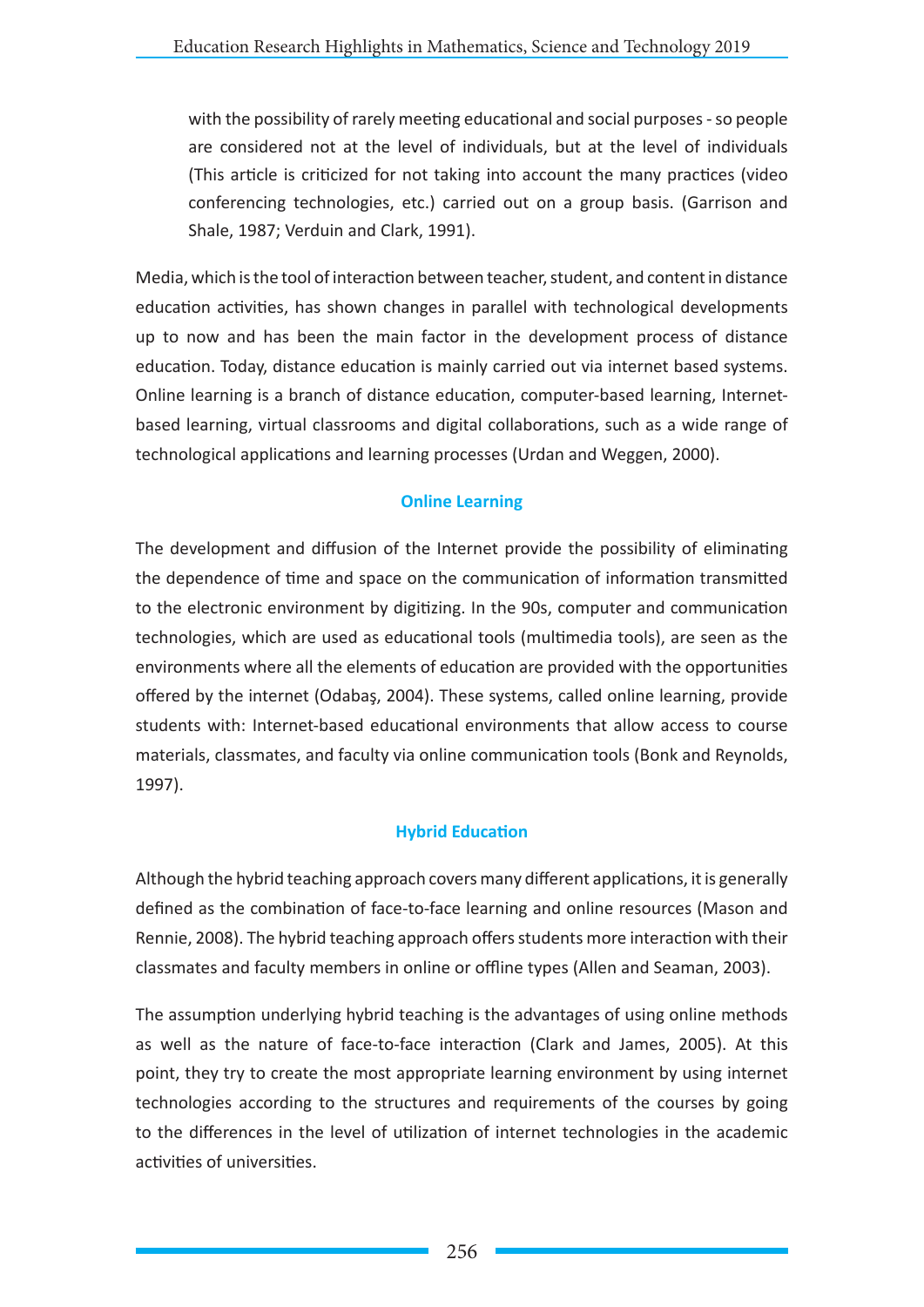| Internet<br><b>Technologies</b><br><b>Benefit Rate</b> | <b>Course Type</b> | <b>Description</b>                                                                                                                                                                                                                |
|--------------------------------------------------------|--------------------|-----------------------------------------------------------------------------------------------------------------------------------------------------------------------------------------------------------------------------------|
| $\%0$                                                  | Traditional        | The courses where the traditional<br>contents are delivered verbally and<br>textually.                                                                                                                                            |
| $\frac{9}{6}$ 1- $\frac{9}{6}$ 29                      | Internet Assisted  | Internet-based technologies<br>are<br>used in order to relieve face-to-face<br>lessons. Students carry out their<br>activities such as course program<br>and homework submission via<br>a learning management system<br>$(LMS)$ . |
| $\frac{9}{6}30 - \frac{9}{6}79$                        | Hybrid / Mixed     | Face-to-face training and online<br>education are combined. An<br>important part of the content is<br>delivered over the Internet. Includes<br>partial online meetings and partial<br>face-to-face meetings.                      |
| %80                                                    | Online             | Courses where the content is<br>delivered entirely online<br>and<br>generally does not hold face-to-face<br>meetings.                                                                                                             |

Table 1. Types of Courses According to Utilization Rates from Internet Technologies

**Source:** Allen, E., Seaman, J., & Garret, R. (2007). Blending In:The Extent and Promise of Blended Education in the United States. p. 5.

In accordance with the learning styles of educational institutions with a student-centered approach, the learning environment, which they try to design by using many different areas of distance education, is the concept of distributed education which is frequently mentioned together with the concept of distance education. In hybrid education, learning activities can be in a campus environment (geographic distribution is not a must), in distributed education, from face to face education to distance education, all educational applications can be used, face to face training is not a must (Mason and Rennie, 2008).

#### **Distributed Education**

Distributed education can be defined as a combination of some face-to-face learning interactions simultaneously (synchronous) or asynchronously (asynchronously) through technologies aimed at creating a student-centered learning environment (Lefoe, 2003). Distributed education aims at providing learning environments that enhance interaction and collaboration by changing the learning environment to best suit the learning styles, whether or not students are in the campus environment (Mason and Rennie, 2008: 25).

#### **Student-Centered Learning**

In the literature, it is stated that highly flexible course designs should be developed with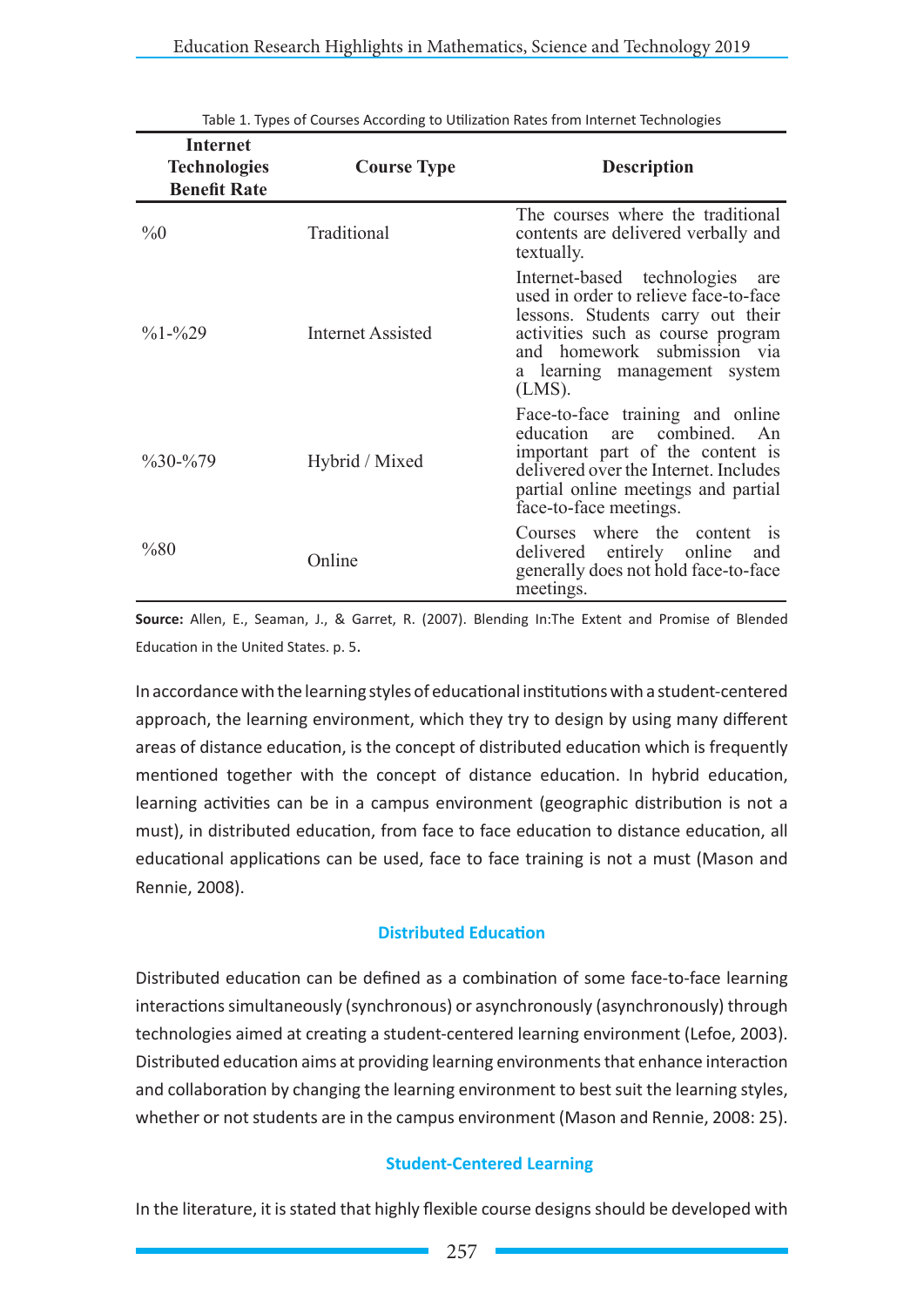a student-centered approach rather than an instructive-centered approach (Motschnig-Pitrik and Holzinger, 2002; Gudmundsson and Mathiasdottir, 2004).

The teaching-centered approach, also known as the traditional paradigm and the most dominant approach to the present, is to offer an educational institution teaching (Barr and Tagg, 2000) and in this context, 50 to 75-minute course deliveries are carried out to carry out the teaching. Finally, the mission of the educational institution is the delivery of the course (Saulnier et al., 2008). In this structure, the instructor and institution that determine the limits of what to learn are at the center of the learning environment.

A student-centered approach is an approach based on individual or solidarity (teambased) learning that gives students responsibility for their learning, rather than active learning for teachers (Felder and Brent, 1996). In a student-centered approach, it is not about transferring knowledge from educational institutions, but for students to discover and create events and environments so that they can access the information they will configure properly (Saulnier et al., 2008). The role of the instructor in this structure is to set up an interaction environment infrastructure for students and help them in their individual or collective sense of meaning (Mason and Rennie, 2008).

John Tagg (2003) focused on time and learning dimensions to reveal the difference between these two paradigms. Tagg (2003) states that in the instructional paradigm, time is fixed, but learning is variable, that is, a course hour spent in the classroom is fixed, but at this time, how much students learn is variable. In the student-centered paradigm, it is stated that learning is fixed and time is changing. This shows that the student-centered approach values individuals and individual differences, cooperation, and teamwork as opposed to the instructional approach, and puts learning in the center of all decisions rather than knowledge (Harris & Cullen, 2010).

## **Education and Social Software**

Social software concept, although the idea of supporting the group interaction was based on earlier, was put forward by Clay Shirky in 2002 at the Social Software Summit in order to cover all software intended for this purpose (Allen C., 2004). Despite the expressions available for the software that supports the aforementioned group interaction (group software - groupware, computer-mediated communication, social programming - social computing, etc.), Despite the expressions available for the aforementioned group interaction software (group software - groupware, computermediated communication, social programming - social computing, etc.), Shirky claims that these older terms are insufficient to express existing new technologies and cause pollution, and that the term social software includes new generation technologies even though interaction is offline (Boyd, 2006).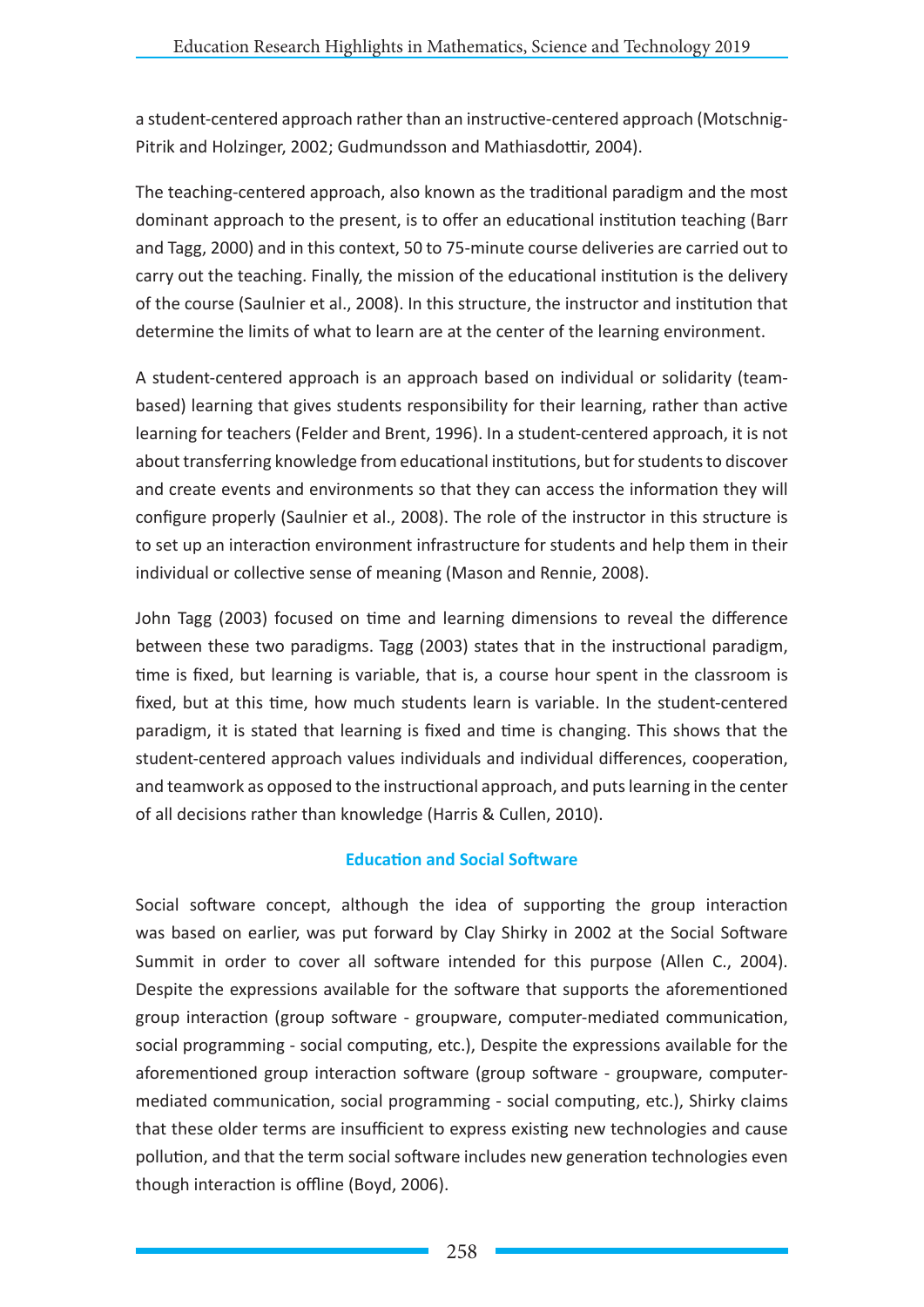### **Educational Social Software**

The popularity of social software, especially among younger generations (Lenhart, 2011), leads to questioning the usability of these technologies for educational purposes in recent years. Ferdig (2007) stated that although social software is not designed for educational purposes, it has features that make them useful for teaching and learning environments. Especially Internet 2.0 based applications; It is seen as quite suitable as educational tools with its features like accessibility, ease of use (Schofield, 2003), functionality and flexibility (Chen et al., 2005). Kamel Boulos and Wheeler (2007: 3-4) stated that the collaborative, flexible, participatory, and interactive structure of Internet 2.0 applications is suitable for educational purposes.

The concept of educational social software was first introduced by Terry Anderson (2005). Anderson (2005: 4) describes educational social software as; network-based tools that support and encourage individuals to learn together - maintaining control over their own times, areas, assets, activities, identities and relationships.

Ajjan and Hartshorne (2009: 72) in response to the question "why internet 2.0 for the educational environment?" indicated that:

- 1) New generations known as digital natives have already adapted to these systems (Leslie and Landon, 2008) that changing internet structure offers opportunities for higher education to produce, acquire and share information (Maloney, 2007),
- 2) Internet 2.0 is a social process that takes place through the exchange of interactions and mutual knowledge (Vygotsky, 1978), and constitutes a suitable infrastructure for the social learning approach (Ferdig, 2007), which envisages a structuralist education approach and active participation,
- 3) Finally, through internet 2.0, students stated that they would be able to publish their work in a global environment, thus gaining many educational achievements as well as motivation.

Studies to demonstrate the suitability of social software tools for educational use show that social software tools, which the new generations are mostly familiar with, have the potential to reduce the time and space barriers in education, as well as to complement the social aspect of education by providing a working environment.

#### **Educational Social Software in Distance Education**

In today's higher education institutions, having the best possible performance with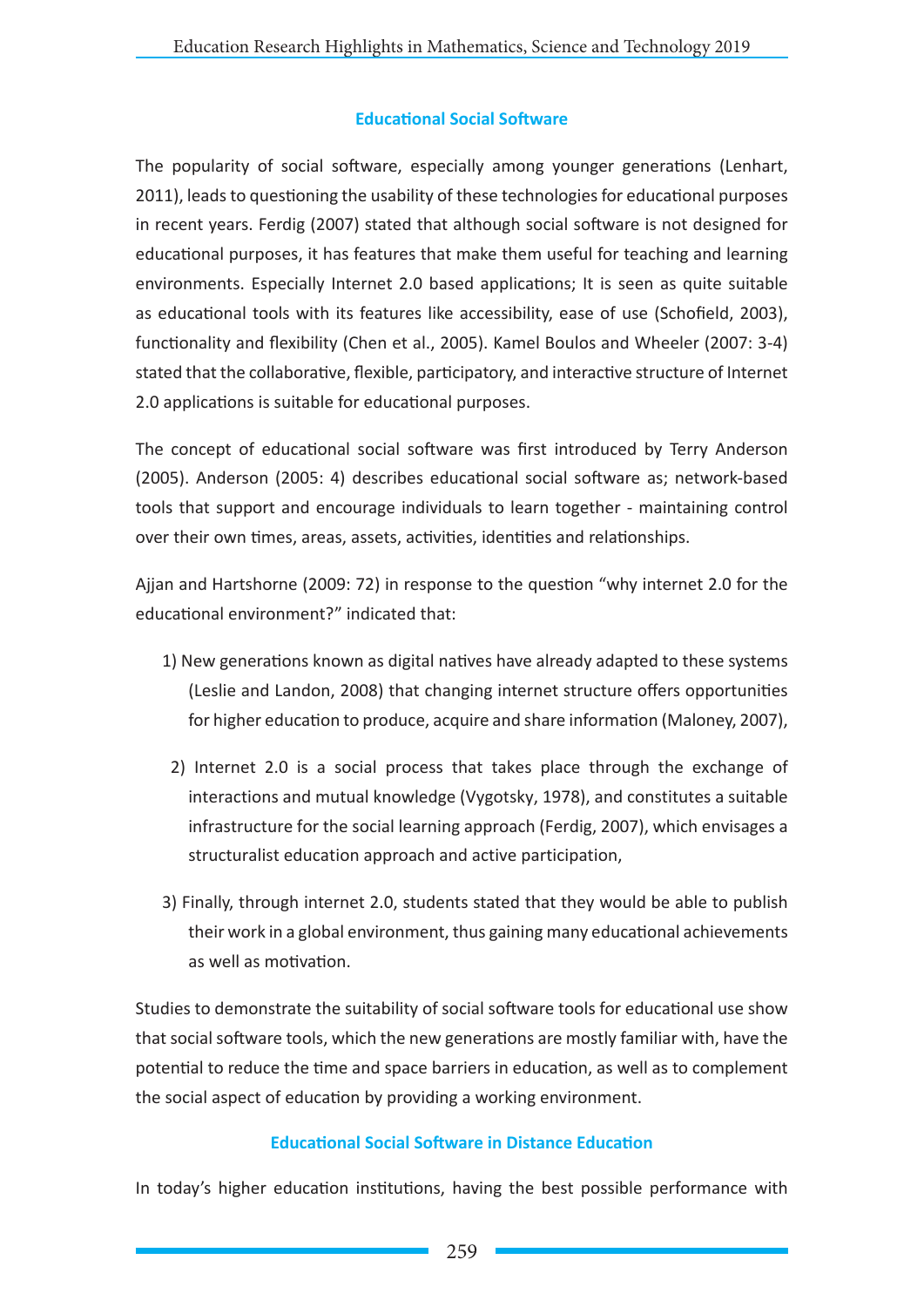fewer resources obliges universities to be governed by basic business principles (Kozeracki, 1998: 1). The intensely competitive environment in the higher education system, where students are now perceived as some kind of consumer, also requires a meeting or exceeding the needs (Coates, James and Baldwin, 2005). Different communication channels in education and training programs are emerging. All these financial and social constraints lead universities to integrate more flexible and more effective learning processes worldwide (Beller and Or, 2003). In recent years, distance education has come to the fore to respond to the needs of society and universities at this point.

Media, which is the tool of interaction between teacher, student, and content in distance education activities, has shown changes in parallel with technological developments up to now and has been the main factor in the development process of distance education. Today, distance education is mainly carried out via internet based systems. However, the developments on Internet 2.0 technologies force the technologies used in the distance education environment to update once again.

Armstrong and Franklin (2008: 12) base the two main reasons why internet 2.0 is vital for higher education: 1) students are increasingly benefiting from these technologies in their business and social lives, and they expect the educational institutions to have the vision to provide the same opportunities in virtual learning environments, 2) The Internet 2.0 environment provides functions and tools that strongly support the next generation of educational approaches.

The popularity of social software, especially among younger generations and the high potential of educational use in the literature, raises the question of how to integrate this software into educational environments. When considered with a student-centered approach, the adaptation of students to these technologies becomes the primary focus. Therefore, it is necessary to reveal the expectations and expectations of the students about educational social software.

# **Expectations and Concerns for Educational Social Software**

Expectations represent the lower expectations that the individual believes will achieve with the use of social software. The belief in expectation determines attitude towards a particular behavior (Fishbein and Ajzen, 1975). Students' expectations for educational social software are categorized in the table below.

Concerns represent the negative expectations or concerns that a person believes will arise with the use of social software.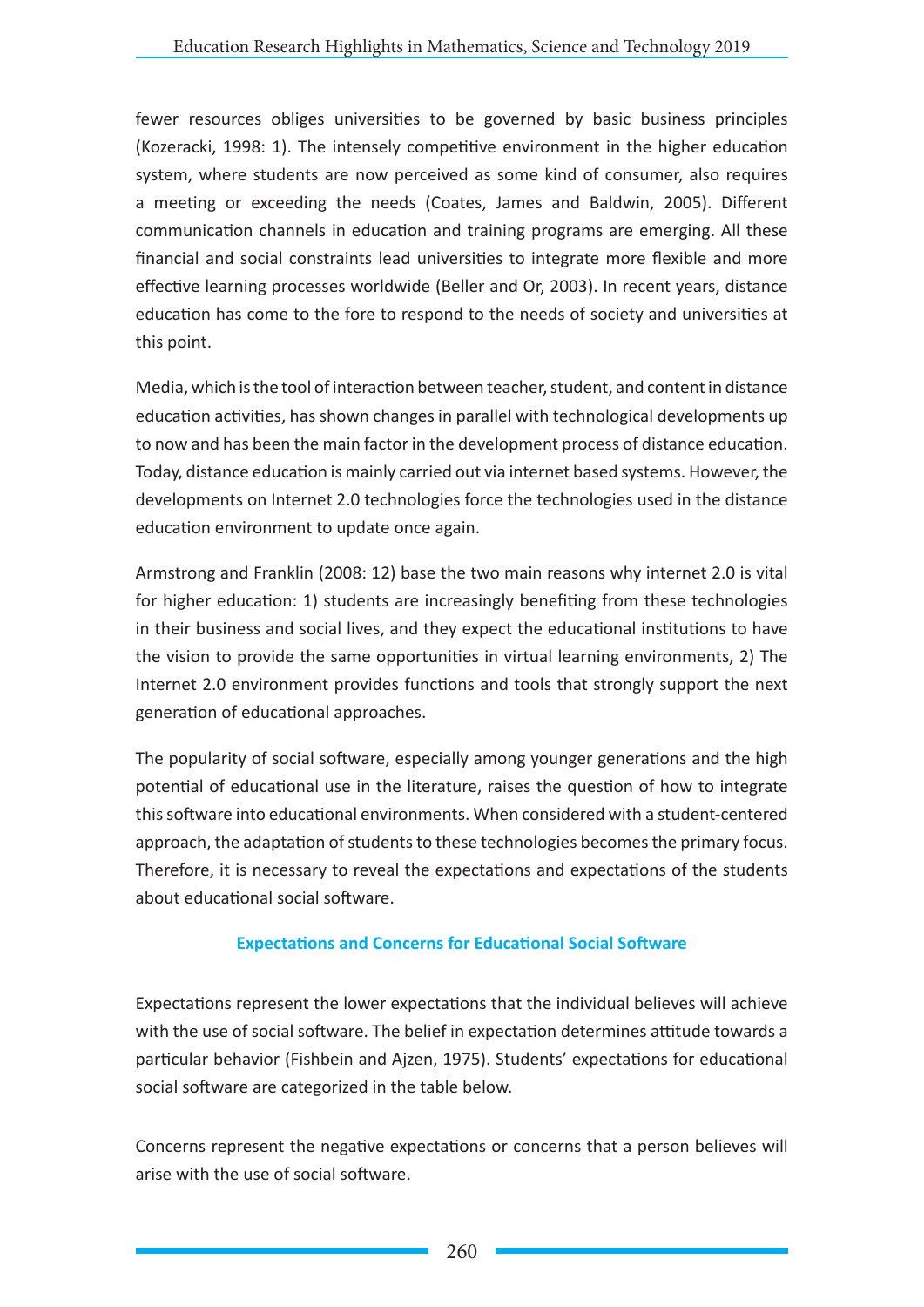| Category                 | rapic 2. Expectations for Educational Social Software<br>Sub-category | <b>Description</b>                                                                                                                                                                                   |
|--------------------------|-----------------------------------------------------------------------|------------------------------------------------------------------------------------------------------------------------------------------------------------------------------------------------------|
|                          |                                                                       |                                                                                                                                                                                                      |
| Interaction              | Student - Stident                                                     | Students want to share information and<br>documents with their classmates and be<br>more involved.                                                                                                   |
| Interaction              | <b>Student - Teacher</b>                                              | The students want the faculty members<br>to be more accessible, more interacting.                                                                                                                    |
| Social Software<br>Usage | Simplicity                                                            | Students want to make the use of social<br>software easy and understandable.                                                                                                                         |
| Time Management          | <b>Effective Time</b><br>Management                                   | Students will be able to use homework,<br>exams, etc. they want to accelerate<br>the deliveries and feedbacks of the<br>activities and thus save time in their<br>educational processes.             |
| Time Management          | <b>Effective Time</b><br>Management                                   | The students want the use of social<br>software to offer flexibility in time<br>and space in the training calendar<br>they prepare in accordance with their<br>lifestyle.                            |
| Course Quality           | Technology<br>Contribution                                            | Students want the use of social<br>software to facilitate learning processes<br>and help them to improve their success.                                                                              |
| <b>Course Quality</b>    | Technology<br>Contribution                                            | Students want the use of social<br>software to help the distance education<br>environment to achieve the quality of<br>face-to-face education environment and<br>enrich the educational environment. |

Table 2. Expectations for Educational Social Software

Source: Akbıyık, A. (2012). *A study on determining the factors affecting the use of social software in distance education*. (Doctoral Dissertation). Sakarya University.

Student-student interaction is a measure of the expectation that the student will increase the possibility of meeting with classmates through social software, changing information, or changing documents. Moore (1989) stated that interaction between the students considered in distance education in the 1990s is sometimes an essential resource for education and sometimes even a necessity. Anderson and Garrison (1998) stated that student-student interaction and cooperative learning should be included in distance education in order to improve the quality of education. According to the results of the qualitative analysis, one of the expectations of students from social software tools is that they offer more interaction with their classmates.

The student-teacher interaction is a measure of the expectation that the student will be able to get in touch with the lecturers through social software, to get advice and support. A student-teacher interaction in which the influence of faculty members on students is frequent and intense is better than the student's interaction with content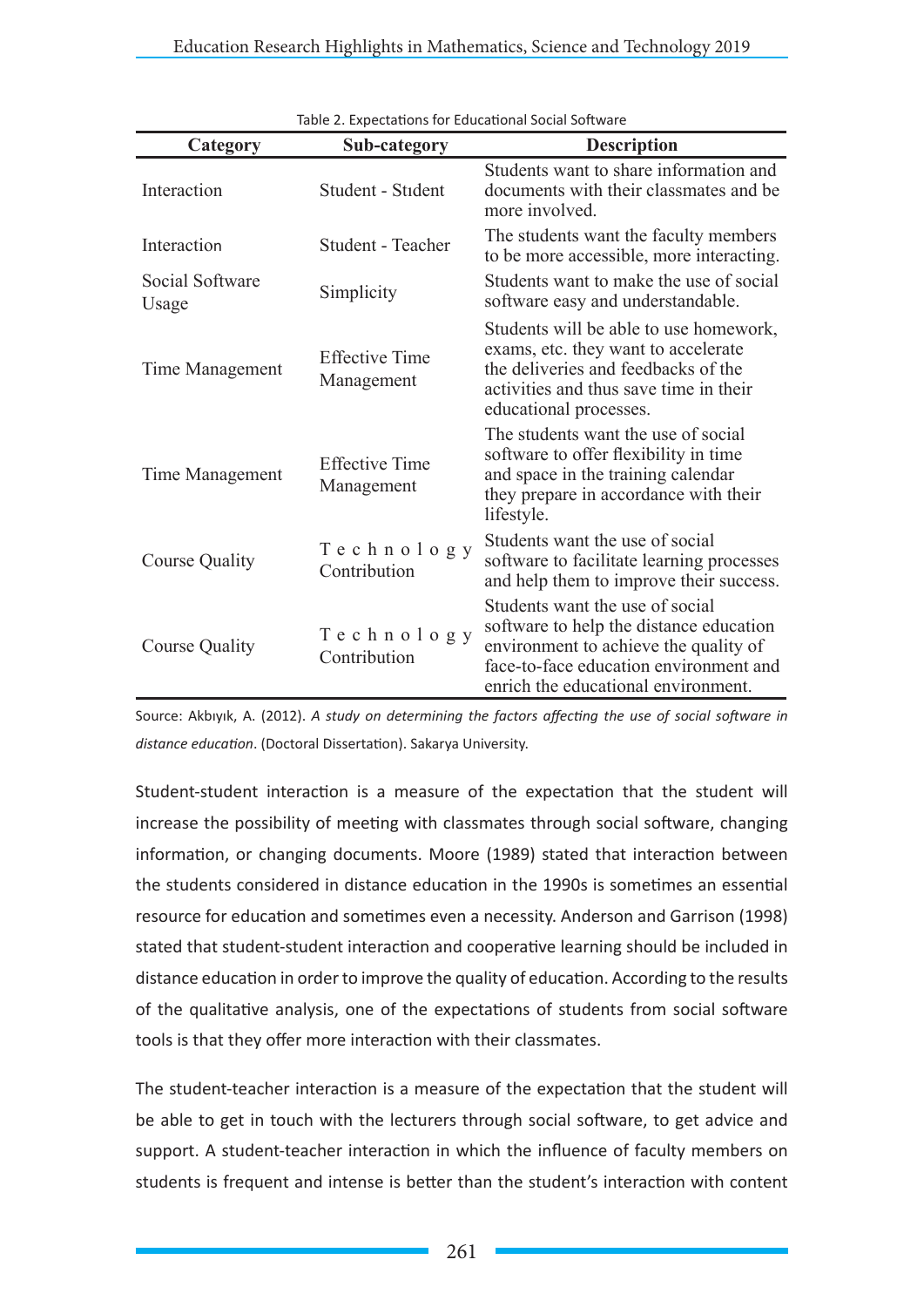(Moore, 1989). However, due to the structure of distance education, the interaction between students and teachers in separate spaces requires an intermediary (Anderson and Garrison, 1998). Social software tools have the potential to see this agent role. According to the results of the qualitative analysis, the students are expected to have more interaction with the faculty members who take their courses from the expectations of social software tools.

The contribution of technology is the measure of the expectation that the educational environment will be enriched by the student through social software, thus improving the learning process and the current success. According to the results of qualitative analysis, students' expectations from social software tools are to enhance the educational environment and to increase the ease of learning and success.

|                 | Category                                  | Sub-category                        | <b>Description</b>                                                                                                                                        |
|-----------------|-------------------------------------------|-------------------------------------|-----------------------------------------------------------------------------------------------------------------------------------------------------------|
| <b>CONCERNS</b> | Interaction                               | Perceived Student<br>Obstacle       | Students are concerned that the<br>interaction environment with their<br>classmates will delay or prevent their<br>education.                             |
|                 | Interaction                               | Perceived Student<br>Obstacle       | Students are concerned that the use<br>of social software will threaten their<br>personal information and privacy.                                        |
|                 | Interaction                               | Perceived Teacher<br>Obstacle       | Students are concerned that they will<br>have more difficulty in reaching the<br>faculty member with the use of social<br>software.                       |
|                 | Social Software<br>Usage                  | Complexity                          | Students may find the use of social<br>software difficult and complicated and<br>worry that this situation will delay or<br>prevent their education.      |
|                 | T<br>$\mathbf{1}$<br>m<br>e<br>Management | Waste of Time                       | Students are concerned that more<br>time is needed to keep track of a large<br>number of information flows.                                               |
|                 | Course Quality                            | Intensive<br>Technology<br>Obstacle | Students may be satisfied with<br>the existing structure in distance<br>education and may not want them to<br>change.                                     |
|                 | <b>Course Quality</b>                     | Intensive<br>Technology<br>Obstacle | Students are concerned that the use<br>of social software and the intensive<br>technology in the future will lead to<br>an out-of-class goal and quality. |

Table 3. Concerns for Educational Social Software

Source: Akbıyık, A. (2012). *A study on determining the factors affecting the use of social software in distance education*. (Doctoral Dissertation). Sakarya University.

The perceived student disability is a measure of the student's concern about delaying /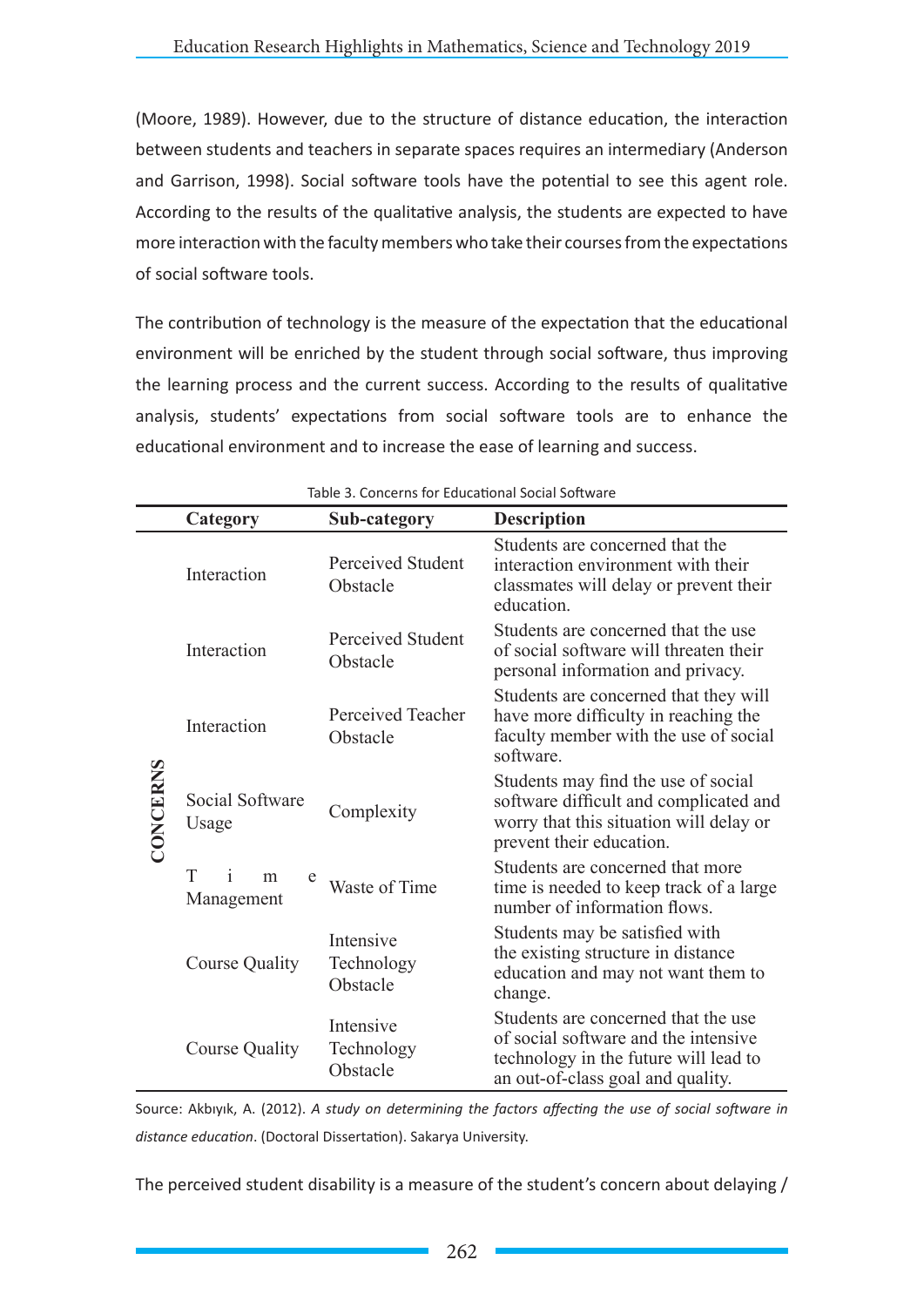blocking the education of the interaction environment due to social software. Coppola, Hiltz and Rotter (2004) stated that it is crucial for successful online interactions but that virtual classes contain more uncertainty, risk, and expectation than traditional education environment.

According to the qualitative research findings; the interaction environment that will occur as a result of the use of social software may cause problems in the confidentiality of personal information, unauthorized information and document sharing, and this may result in delayed or blocked training.

The perceived teacher disability is the measure of the student's concern about the indifference of faculty members to the interactive environment that will arise due to social software. Heckman and Annabi (2005), in their study on interaction in face-to-face and online learning environments, found that the teacher presence was more common in face-to-face discussion sessions and that the teaching process in the timeless learning networks such as discussion forums was mostly carried out by students rather than teachers.

According to the qualitative research findings, students are concerned that the interactive environment that will be formed as a result of the use of social software will not show enough interest for technical skills or other reasons. Therefore, they will not be able to use the fast return opportunities provided by social software tools.

The intense technology dimension refers to the extent to which the student will be exposed to a high technology environment due to social software and that this situation will harm the quality of education. Brown (2009) stated that the focus group work with students from different educational institutions is that the idea that too much or unfettered technology is terrible and that it directly interferes with the education is frequently mentioned by the students. According to the qualitative study findings, there is a concern that a technology environment, which is too much for students, will hinder education.

As a result of the changes and updates, basic categories and subcategories have been reached. The thematic structure is divided into two as expectations (positive / negative) for the output of the system and for the use of the system. These positive and negative expectations are expressed as expectations and concerns.,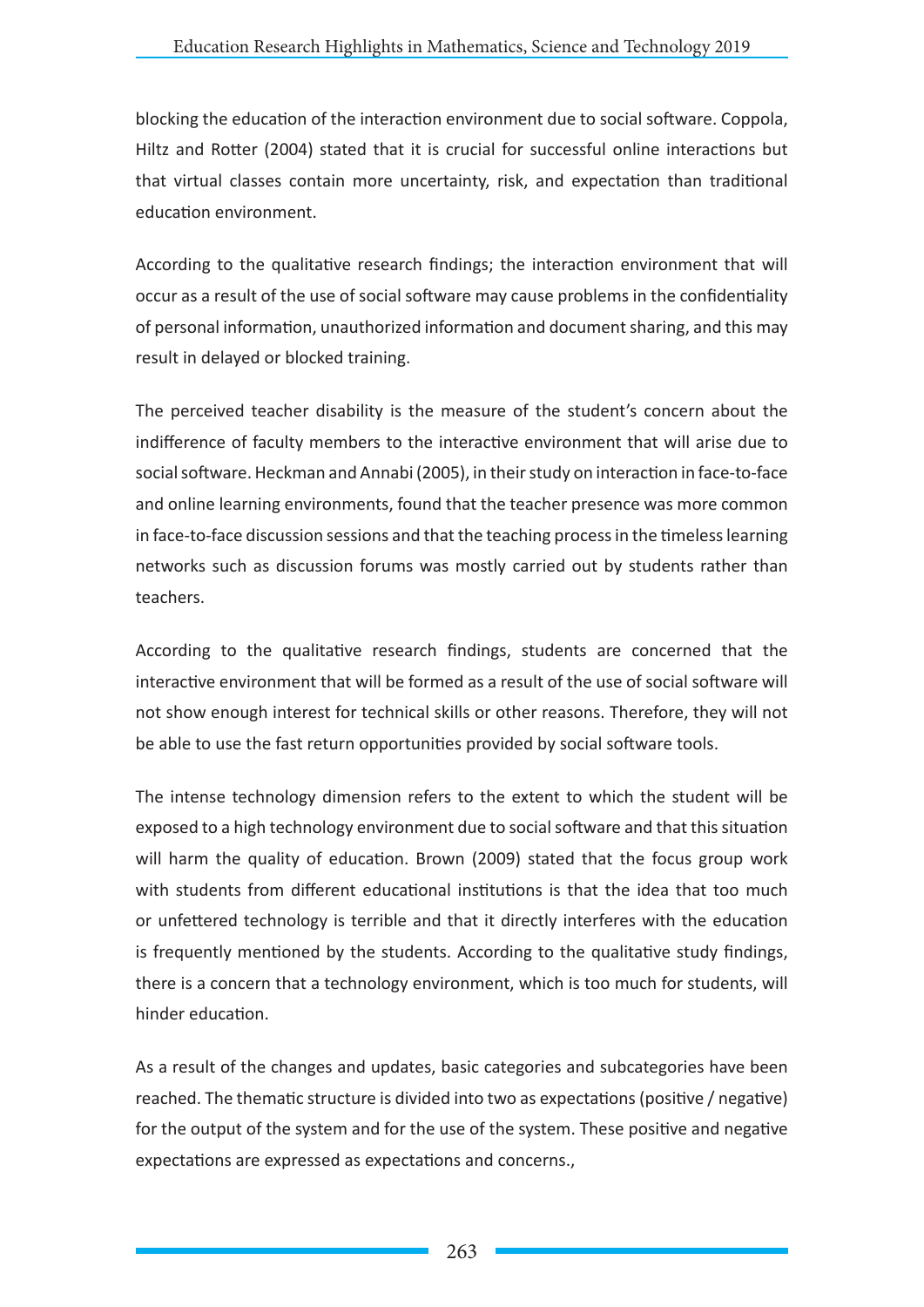

Figure 1. Thematic Structure for Expectations and Concerns

Source: Akbıyık, A. (2012). *A study on determining the factors affecting the use of social software in distance education.* (Doctoral Dissertation). Sakarya University.

#### **Conclusion**

The developments in communication technologies and their reflections on daily life have made the Internet one of the most important needs of human beings. One of the most common uses of internet technologies, which offers many different service options, is realized through social software tools. The popularity of social software, especially among young generations, has been questioning the usability of these technologies for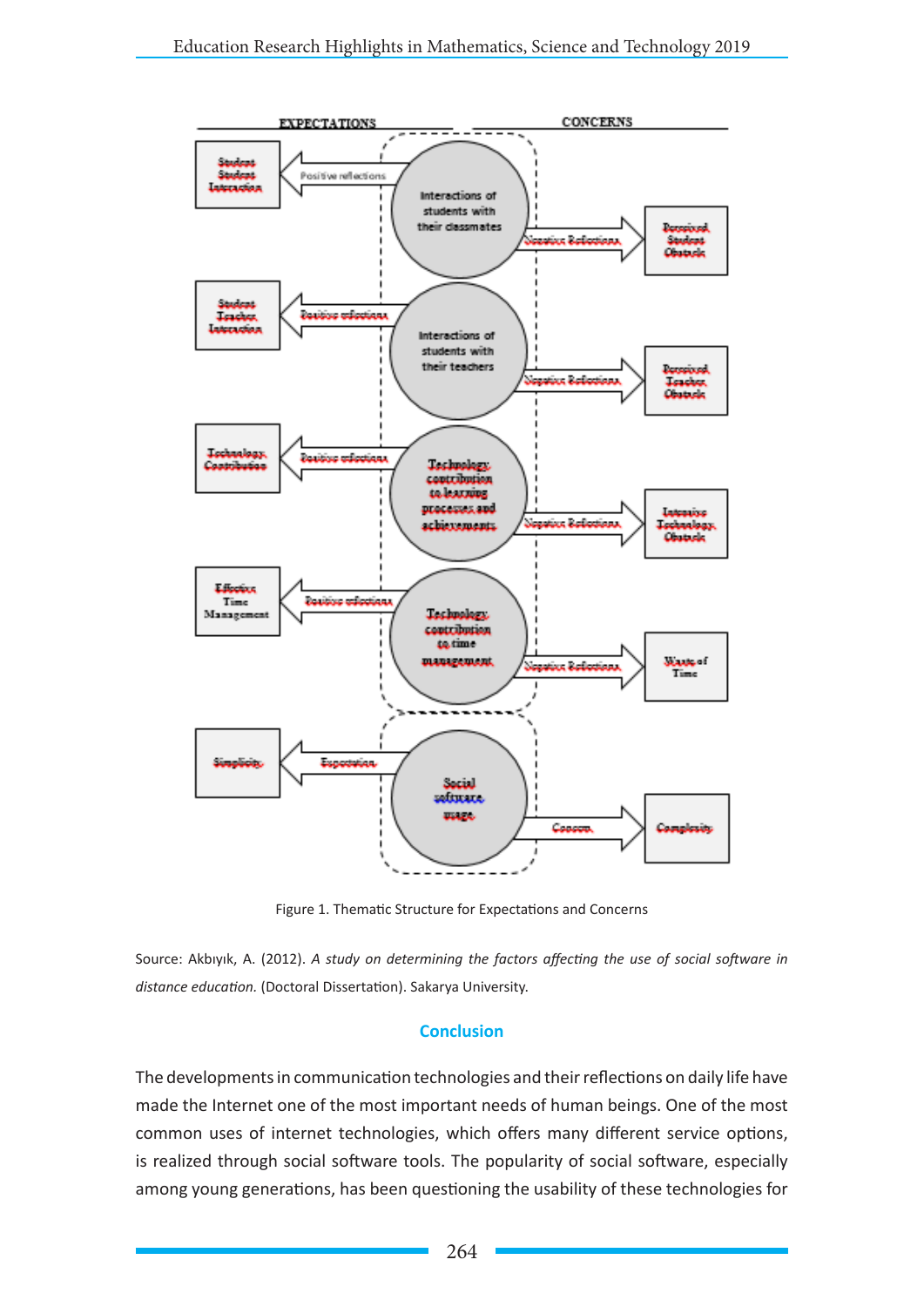educational purposes in recent years. This study aims to answer the expectations and concerns of distance education students.

Students who use social software in distance education programs expect;

- To share information and documents with classmates and to have more interaction (student - student interaction),
- more accessible, more interaction of faculty members (student teacher interaction),
- Easy and understandable use of social software (simplicity),
- Use of social software, homework, exam, etc. speeding up deliveries of the activities and their feedback, thus saving time in their academic processes (processing speed),
- To offer flexibility in time and space in the training calendar prepared by the use of social software in accordance with their lifestyles (flexibility),
- To help the use of social software to facilitate learning processes and to increase their success (easy learning and success),
- The use of social software to help the distance education environment to achieve the quality of face-to-face education environment, enrich the educational environment (enrichment).

In general, students; It is concluded that they have more expectations to be more interacting with their classmates and faculty members, easy and comprehensible software to be used, gaining time and flexibility in their academic processes, increasing the ease and success in learning processes, and enriching the educational environment in terms of content.

On the other hand, students are anxious about;

- that the interaction environment that will occur with classmates will delay or prevent the education (perceived student disability),
- they will have more difficulty in reaching the lecturer (perceived teacher disability) with the use of social software,
- The use of social software may find it difficult and complex and will delay or prevent its education (complexity),
- the fact that this situation will leave behind them because of the lack of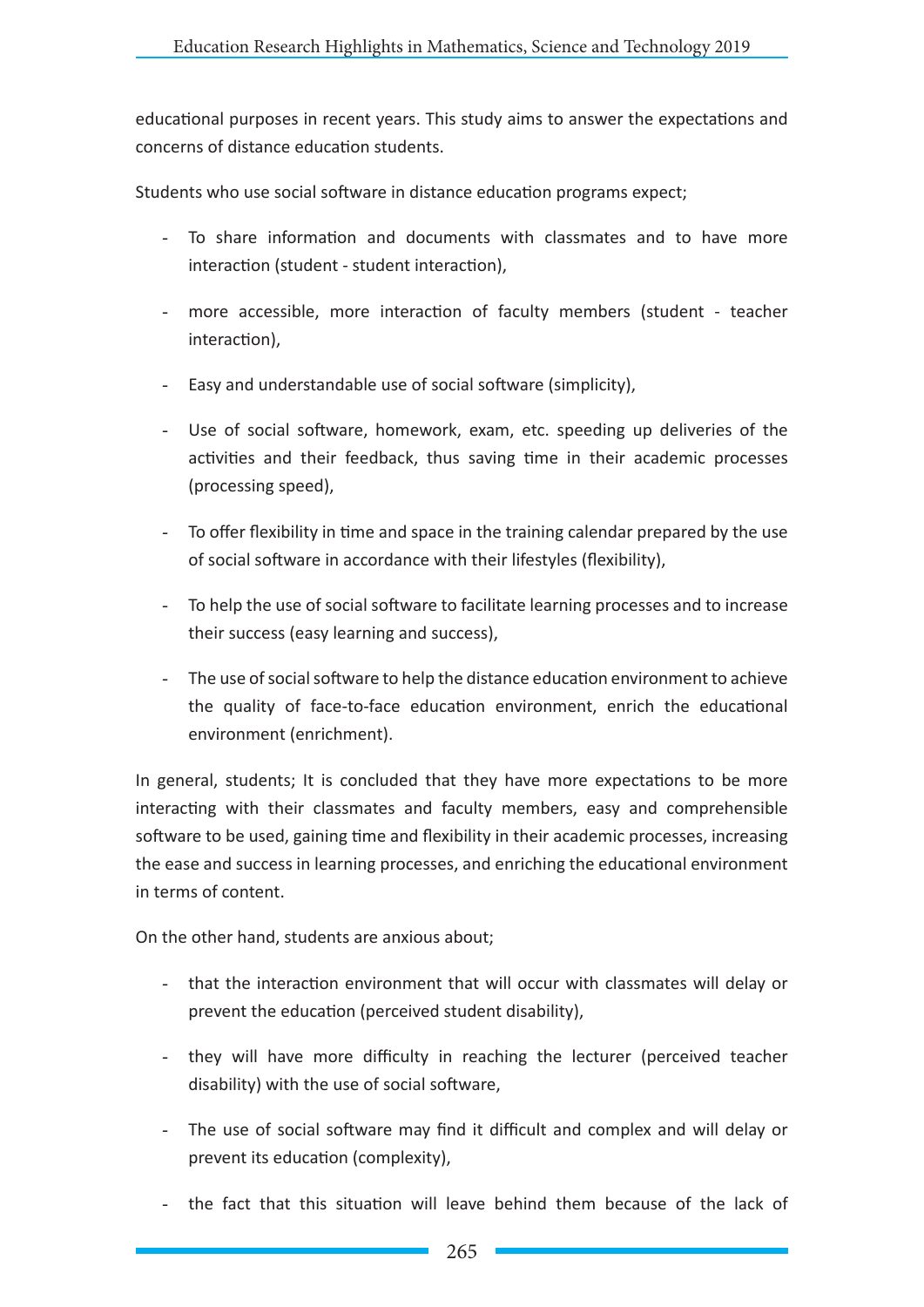knowledge and experience about the use of social software,

- The technical competence and reliability of social software tools may be insufficient and will delay or prevent their education (technical problems),
- Students need to spend more time to track a large number of information flows (loss of time),
- Students will reduce the flexibility of time and space using social software (flexibility),
- Students may be satisfied with the current structure of distance education and change (satisfaction),
- With the use of social software and the intensive technology environment that will occur after the course, the quality of the lessons can go beyond the target (intensive technology),
- the use of social software to threaten personal information and privacy (private life and privacy),
- Compulsory use of social software

In general, students; It has been concluded that the instructors cannot delay their education and that they do not have enough knowledge about these technologies and that they can be irrelevant and that the intensive technology environment can harm the quality of education.

#### **References**

- Ajjan, H., & Hartshone, R. (2009). Investigating Faculty Decisions to Adopt Web 2.0 Technologies: Theory and Empirical Tests. *The Internet and Higher Education, 11*(2), s. 71-80.
- Akbıyık, A. (2012). *Uzaktan Eğitim Ortamlarinda Sosyal Yazilim Kullaniminin Kabulünü Etkileyen Faktörlerin Belirlenmesine Yönelik Bir Çalışma*. (Doctoral Dissertation). Sakarya University.
- Alexander, B. (2006). Web 2.0: a new wave of innovation for teaching and learning? *EDUCASE Review, 41*(2), 32-44.

Allen, C. (2004). Tracing the Evolution of Social Software. Life With Alacrity (Blog).

Allen, E., & Seaman, J. (2003). *Sizing The Opportunity: The Quality and Extend of Online Education in the United States, 2012 and 2013*. Aralık 20, 2011 tarihinde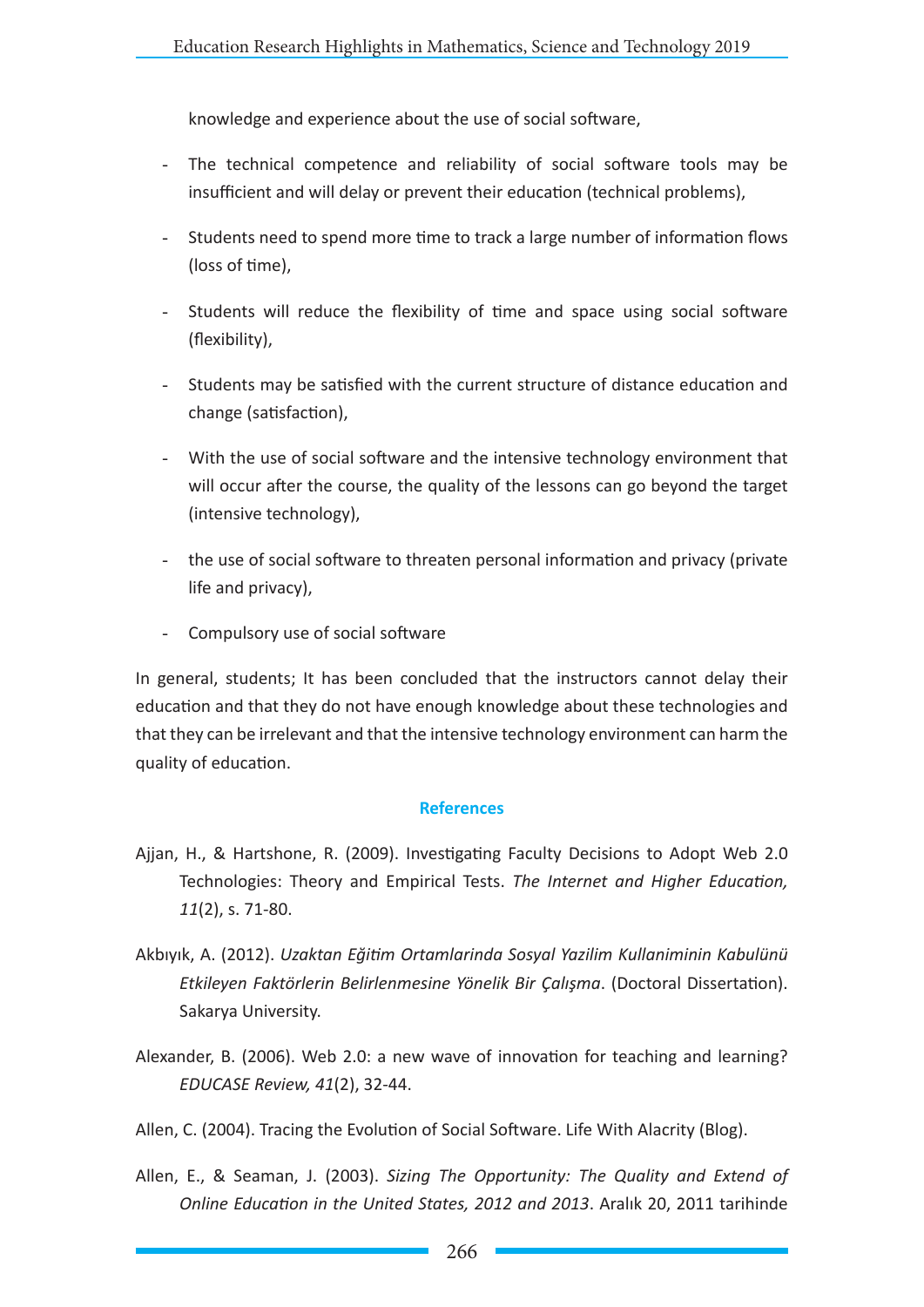Sloan Consortium: http://sloanconsortium.org/publications/survey/sizing the opportunity2003 adresinden alındı

- Allen, E., Seaman, J., & Garret, R. (2007). *Blending In:The Extent and Promise of Blended Education in the United States.* Aralık 20, 2011 tarihinde The Sloan Consortium: http://sloanconsortium.org/sites/default/files/Blending\_In.pdf adresinden alındı
- Anderson, P. (2007). *What is Web 2.0? Ideas, technologies and implications for education.* JISC Technology & Standarts Watch.
- Anderson, T. (2005). *Distance Learning: Social Software's Killer App?* May 2012 tarihinde AUSpace: http://auspace.athabascau.ca/bitstream/2149/2328/1 /distance\_ learning.pdf adresinden alındı
- Anderson, T., & Garrison, R. (1998). Learning in a Networked World: New Roles and Responsibilities. C. C. Gibson içinde, *Distance Learners in Higher Education: Institutional Responses for Quality Outcomes* (s. 97-112). Wisconsin: Atwood Publishing.
- Armstrong, J., & Franklin, T. (2008). *A Review of Current and Developing International Practice in the Use of Social Networking (Web 2.0) in Higher Education.* Franklin Consulting.
- Barr, R. B., & Tagg, J. (2000). From Teaching to Learning: A New Paradigm for Undergraduate Education. D. DeZune içinde, *Learning From Change: Landmarks in Teaching and Learning in higher Education from Change Magazine 1969-1999* (s. 198-200). Sterling, Virginia: Stylus Publishing, LLC.
- Beller, M., & Or, E. (2003). Learning Technologies at The Service of Higher Education: Global Trends and Local Israeli Opportunities. *Work, 20*(1), s. 23-33.
- Bonk, C., & Reynolds, T. (1997). Learner-centred Web Instruction for Higher Order Thinking, Teamwork, Apprenticeship. B. Khan içinde, *Web-Based Instruction* (s. 167-178). Englewood Cliffs, NJ: Educational Tehcnology Publications.
- Boyd, D. (2006). *The Significance of Social Software*. 12 10, 2011 tarihinde http://www. danah.org/papers/BlogTalkReloaded.html adresinden alındı
- Brady, K. P., Holcomb, L. B., & Smith, B. V. (2010). The Use of Alternative Social Networking Sites in Higher Educational Setting: A Case Study of the E-Learning Benefits of Ning in Education. *Journal of Interactive Online Learning, 9*(2), s. 151-170.
- Brown, M. (2009). *Learning and Technology "In That Order".* April 2012 tarihinde EDUCAUSE Review: http://www.educause.edu/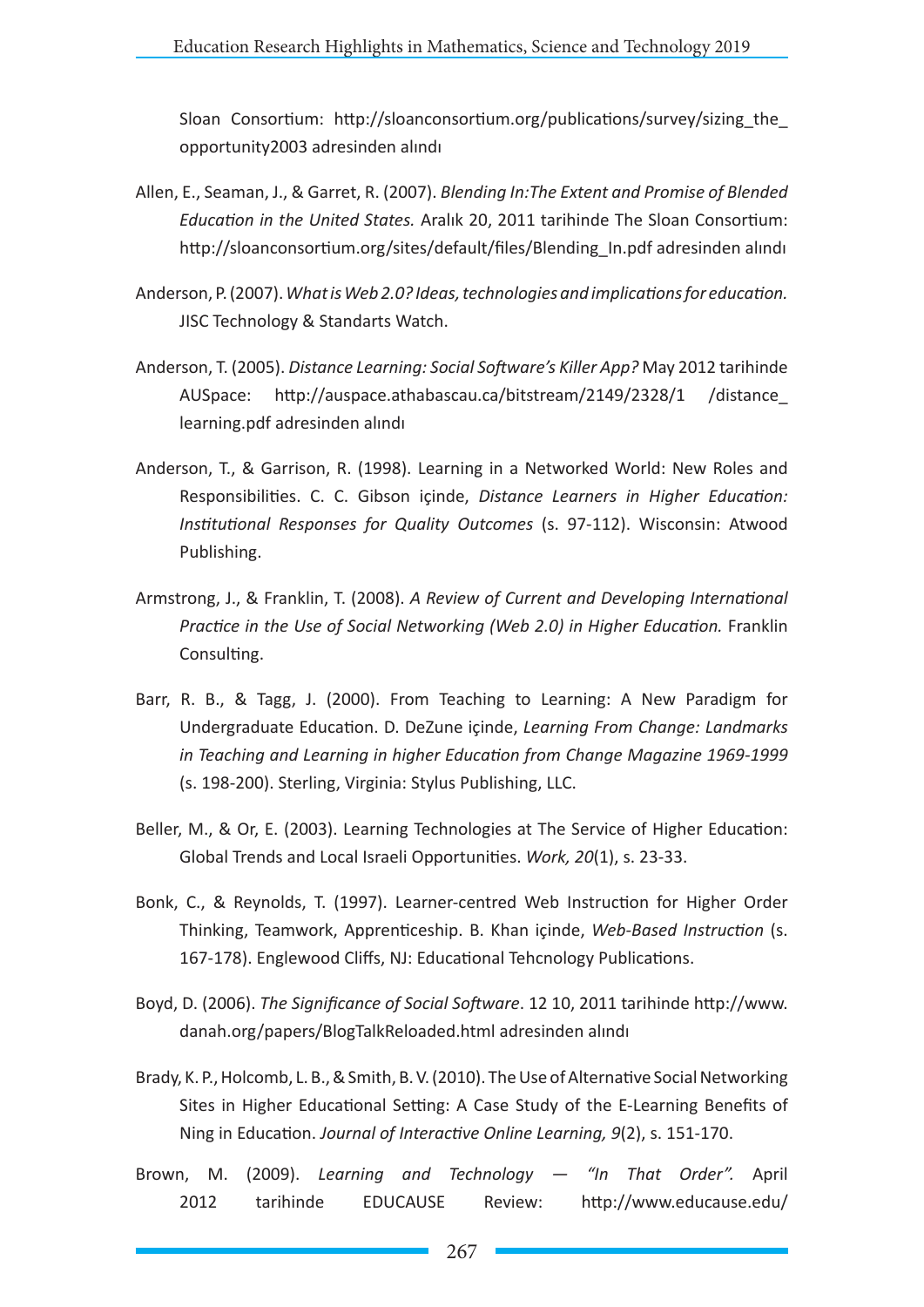EDUCAUSE+Review/EDUCAUSEReviewMagazineVolume44/ LearningandTechnologyInThatOrd/174198 adresinden alındı

- Chen, H., Cannon, D., Gabrio, J., Leifer, L. T., & Bailey, T. (2005). Using Wikis and Weblogs to Support Reflective Learning in an Introductory Engineering Design Course. *Proceeding of the 2005 American Society for Engineering Education Annual Conference & Exposition.* Portland, Oregon: American Society for Engineering Education.
- Clark, I., & James, P. (2005). Blended Learning: An Approach to Delivering Science Courses Online. *Proceedings of the Blended Learning in Science Teaching and Learning Symposium* (s. 19-24). Sdney: UniServe Science.
- Coates, H., James, R., & Baldwin, G. (2005). A Critical Examination of The Effects of Learning Management Systems on University Teaching and Learning. *Tertiary Education and Management, 11*(1), s. 19-36.
- Coppola, N. W., Hiltz, S. R., & Rotter, N. G. (2004). Building Trust in Virtual Teams. *IEEE Transactions on Professional Communication, 47*(2), s. 95-104.
- Felder, R. M., & Brent, R. (1996). Navigating the Bumpy Road to Student-Centered Instruction. *College Teaching, 44*(2), s. 43-47.
- Ferdig, R. (2007). Examining Social Software in Teacher Education. *Journal of Technology and Teacher Education, 15*(1), s. 5-10.
- Fishbein, M., & Ajzen, I. (1975). *Belief, Attitude, Intention, and Behavior.* New York: Wiley.
- Garrett, N., Thoms, B., Soffer, M., & Ryan, T. (2007). *Extending the Elgg Social Networking System to Enhance the Campus Conversation.* April 2012 tarihinde http://map.ipgkti.edu.my/resource/ppismptesl/refer-internet\_htm\_files/Elggsocial%20network%20system%20to%20enhance%20campus%20conversation. pdf adresinden alındı
- Garrison, D., & Shale, D. (1987). Mapping the Boundaries of Distance Education: Problems in Defining the Field. *American Journal of Distance Education, 1*(1), s. 4-13.
- Gudmundsson, A., & Mathiasdottir, A. (2004). *Distributed learning in the Nordic Countries and Canada.* Ocak 10, 2012 tarihinde European Journal of Open, Distance and e-Learning: http://www.eurodl.org/index.php?tag=176&article= 176&article=140 adresinden alındı

Harris, M., & Cullen, R. (2010). *Leading the Learner-Centered Campus: An Administrator's*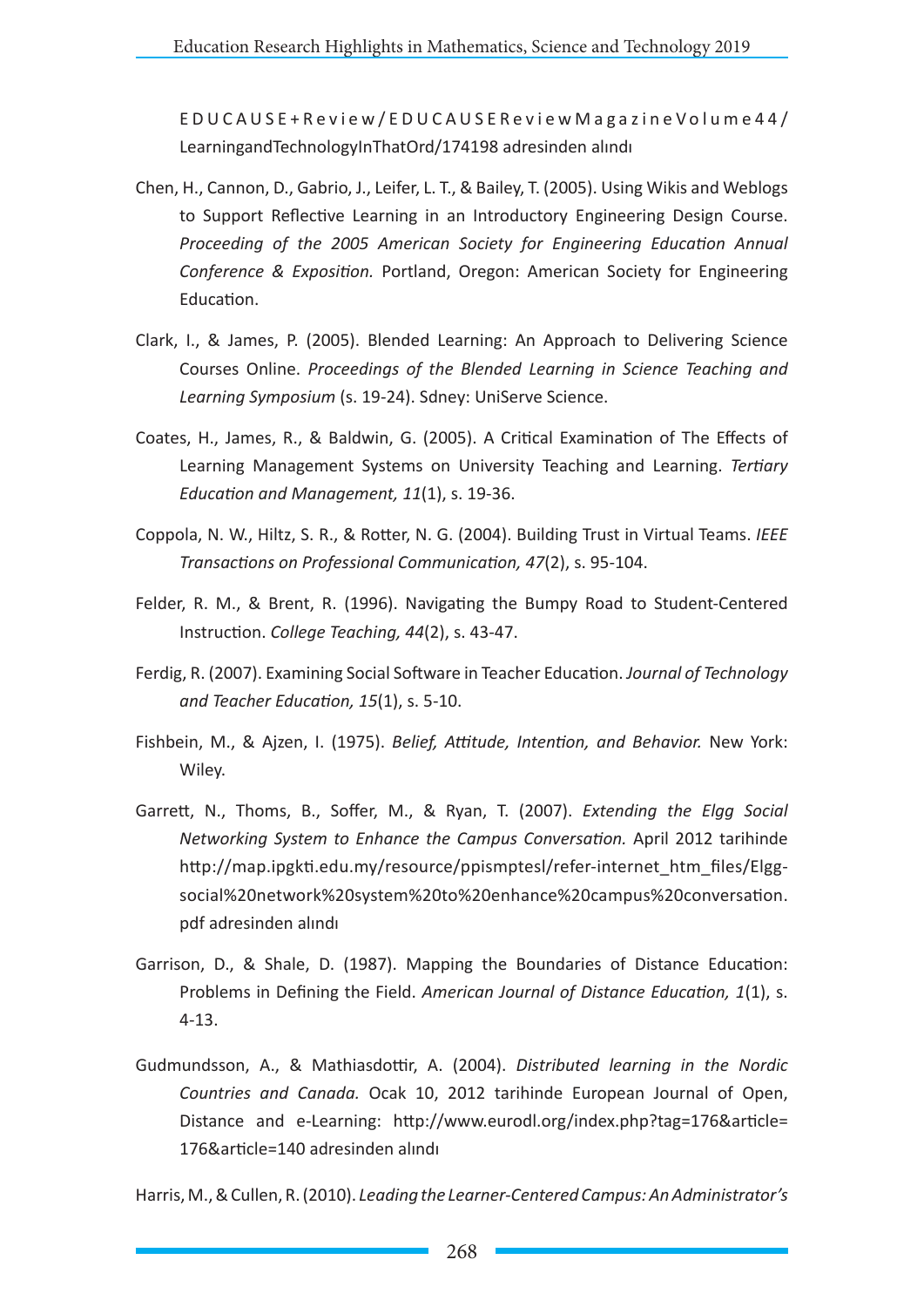*Framework for Improving Student Learning Outcomes.* San Francisco, CA: Jossey-Bass.

- Hartshorne, R., & Ajjan, H. (2009). Examining Student Decisions to Adopt Web 2.0 Technologies: Theory and Empirical Tests. *Journal of Computing in Higher Education, 21*(3), s. 183-198.
- Heckman, R., & Annabi, H. (2005). A Content Analytic Comparison of Learning Processes in Online and Face-to-Face Case Study Discussions. *Journal of Computer-Mediated Communication, 10*(2).
- Kamel Boulos, M., & Wheeler, S. (2007). The Emerging Web 2.0 Social Software: An Enabling Suite of Sociable Technologies in Health and Health Care Education. *Health Information and Libraries, 24*(1), s. 2-23.
- Keegan, D. (1986). *Foundations of Distance Education* (2nd b.). London: Routledge.
- Kozeracki, C. (1998). Institutional Entrepreneurship in Higher Education. *CELCEE Digest, 98*(5).
- Lee, M. J., & McLoughlin, C. (2010). Beyond Distance and Time Constraints: Applying Social Networking Tools and Web 2.0 Approaches in Distance Education. G. Veletsianos içinde, *Emerging Technologies in Distance Education* (s. 61-87). Edmonton: AUPress.
- Lefoe, G. (2003). *Characteristics of a Supportive Context for Distributed Learning: Case Study of the Implementation of a New Degree.* Ed.D. Thesis, University of Wollongong, Faculty of Education.
- Legris, P., Ingham, J., & Collerette, P. (2003). Why Do People Use Information Technology? A Critical Review of the Technology Acceptance Model. *Information & Management, 40*, s. 191-204.
- Lenhart, A. (2011, July). *Pew/Internet Research Center*. Nisan 20, 2012 tarihinde Pew/ Internet & American Life Project: http://pewinternet.org/Trend-Data-(Teens). aspx adresinden alındı
- Maloney, E. (2007). What Web 2.0 Can Teach Us About Learning. *Chronicle of Higher Education, 25*(18), s. B26.
- Mason, R., & Rennie, F. (2008). *E-Learning and social Networking Handbook: Resources for Higher Education* (1 b.). New York: Routledge.

Minocha, S. (2009). Role of Social Software Tools in Education: A Literature Review.